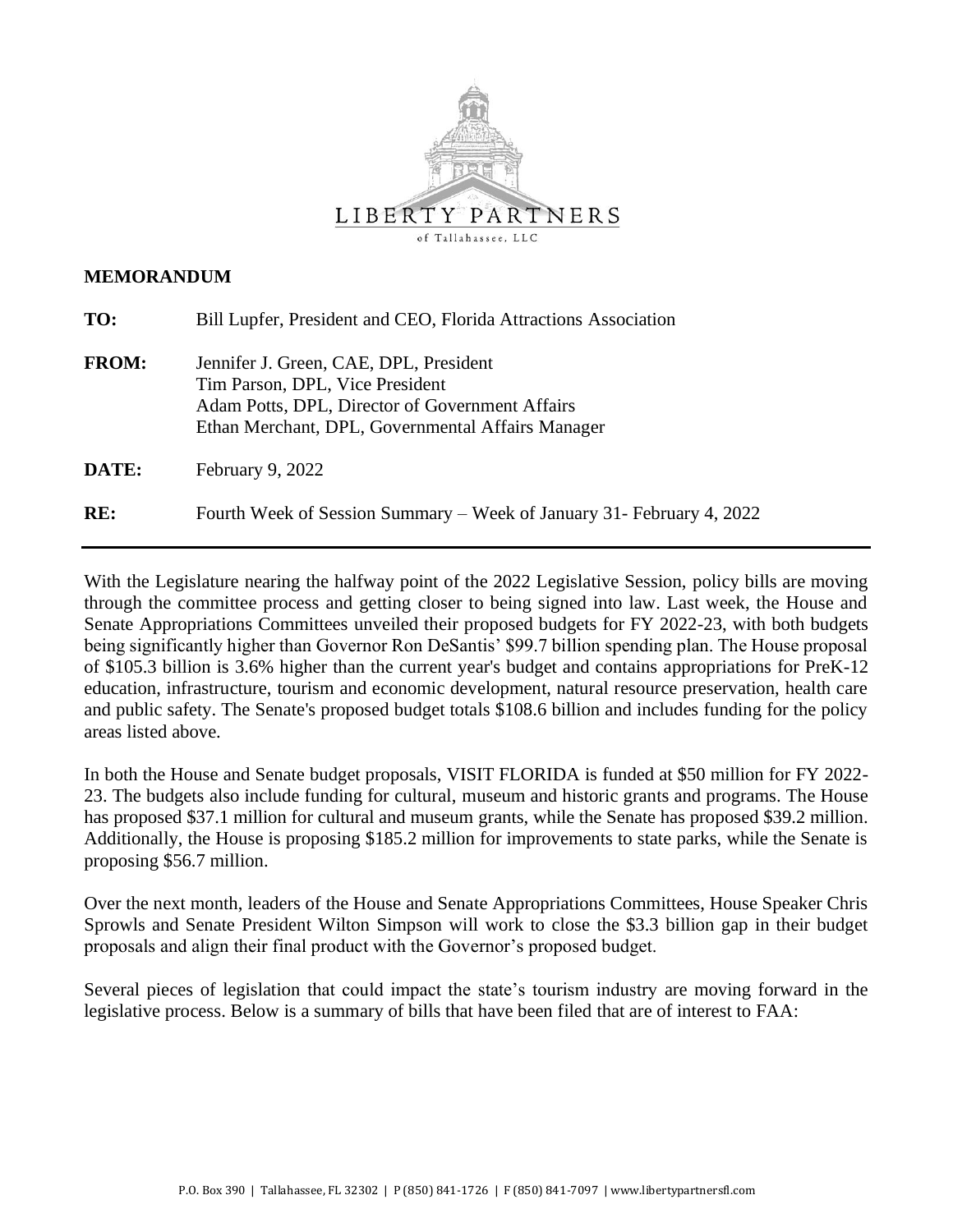February 9, 2022 Page 2

### **Florida Tourism Marketing**

[HB 489](https://www.myfloridahouse.gov/Sections/Bills/billsdetail.aspx?BillId=73966&SessionId=93) by Representative Linda Chaney (R-St. Petersburg) would revise the scheduled repeal date of the Florida Tourism Industry Marketing Corporation; revise scheduled repeal date of Division of Tourism Marketing within Enterprise Florida, Inc. The bill awaits consideration on the House floor. The Senate companion - [SB 434](https://www.flsenate.gov/Session/Bill/2022/434) – by Senator Ed Hooper (R-Palm Harbor) passed the Senate floor February  $3<sup>rd</sup>$  and is currently in House messages.

#### **Tourist Development Taxes**

[HB 673](https://www.myfloridahouse.gov/Sections/Bills/billsdetail.aspx?BillId=74794&SessionId=93) by Representative Jason Shoaf (R-Blountstown) would authorize certain coastal counties to be reimbursed for use of tourist development tax revenues for tourism training; revise the percentage of tourist development tax revenues that may be used to reimburse for expenses incurred in providing public safety services; authorizee certain rural counties to be reimbursed for use of tourist development tax revenues for certain purposes regardless of whether certain other requirements are met. The bill is scheduled to be heard in the House Tourism, Infrastructure & Energy Subcommittee on Tuesday, February  $8<sup>th</sup>$ . The Senate companion –  $\underline{SB}$  1542 – by Senator George Gainer (R-Panama City) is awaiting its first hearing in the Senate Commerce & Tourism Committee.

# **Tourist Development Taxes**

[HB 6075](https://www.myfloridahouse.gov/Sections/Bills/billsdetail.aspx?BillId=73902&SessionId=93) by Representative Anna Eskamani (D-Orlando) would remove a provision requiring a specified percentage of all tourist development tax revenues to be used to promote & advertise tourism. The bill awaits its first hearing in the House Tourism, Infrastructure & Energy Subcommittee. The Senate companion - [SB 1898](https://www.flsenate.gov/Session/Bill/2022/1898) – by Senator Gary Farmer Jr. (D-Fort Lauderdale) is awaiting its first hearing in the Senate Commerce & Tourism Committee.

# **Local Tax Referenda Requirements**

[HB 777](https://www.myfloridahouse.gov/Sections/Bills/billsdetail.aspx?BillId=75205&SessionId=93) by Representative Will Robinson (R-Bradenton) would require referenda elections related to tourist development taxes, tourist impact taxes, children's services & independent special district property taxes, increases in county & municipal ad valorem tax millages, ninth-cent fuel tax, local option fuel taxes, & certain school district millage elections to be held on day of general elections. The bill awaits its final hearing in the House State Affairs Committee. The Senate companion – [SB 1194](https://www.flsenate.gov/Session/Bill/2022/1194) – by Senator Jim Boyd (R-Bradenton) is awaiting its final hearing in the Senate Appropriations Committee.

# **HB 9 - Consumer Data Privacy**

[HB 9](https://www.myfloridahouse.gov/Sections/Bills/billsdetail.aspx?BillId=76556&SessionId=93) by Representative Fiona McFarland (R-Sarasota) would require collectors to provide notice to consumers about data collection, sharing, & selling practices; provide consumers the right to request data be disclosed, deleted, or corrected & to opt-in or opt-out of sale or sharing of such data; provide nondiscrimination measures, methods for requesting data & opting-in or opting-out of sale or sharing of such data, private cause of action, enforcement,  $\&$  jurisdiction; preempt regulation of consumer date collection, sharing, & selling to the state. The bill is awaiting its first hearing in the House Commerce Committee. The Senate companion –  $SB$  1864 – by Senator Jennifer Bradley (R-Orange Park) is awaiting its first hearing in the Senate Commerce and Tourism Committee.